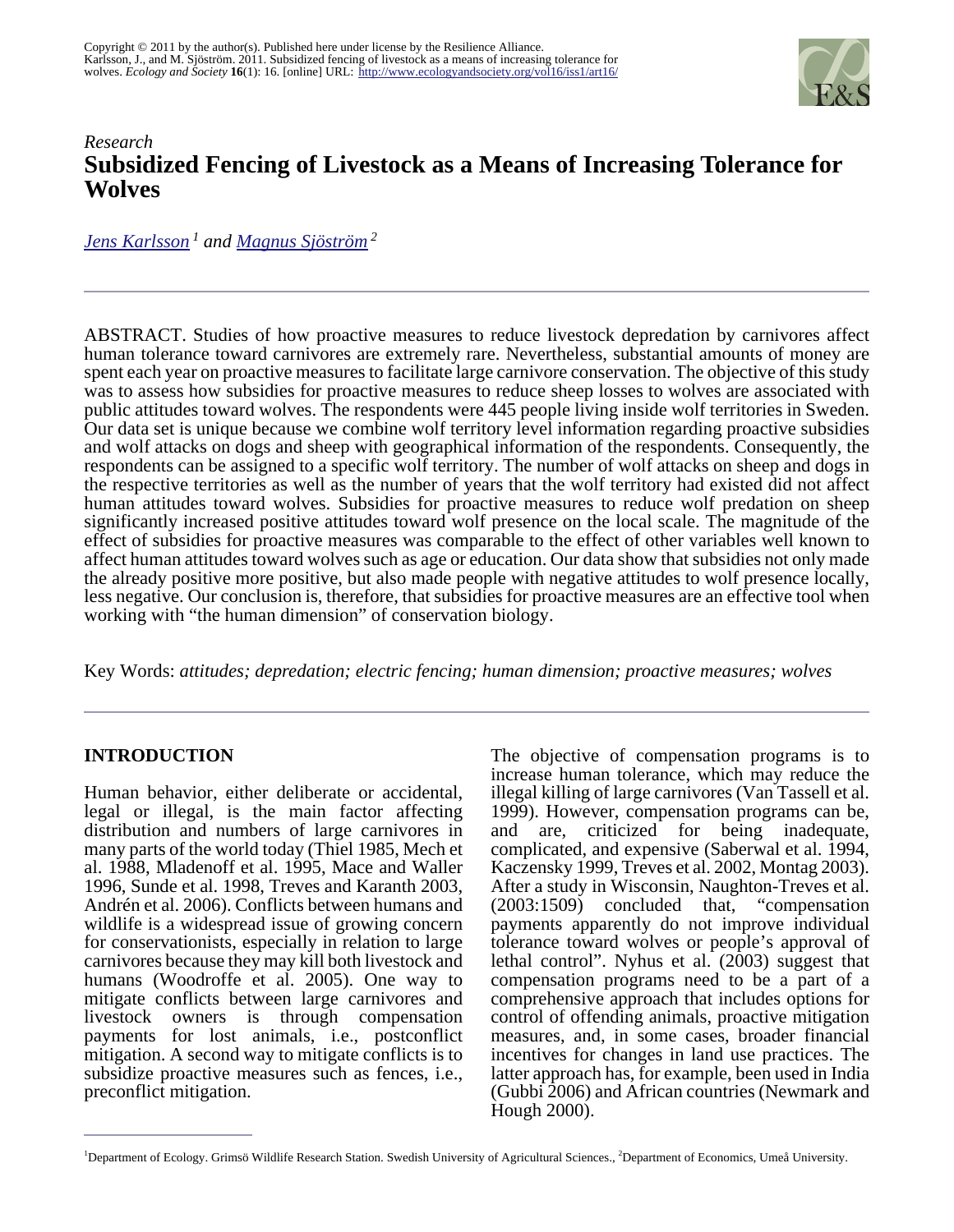Subsidies for proactive measures to reduce the risk of depredation from large carnivores are used in several countries in Europe, e.g., Sweden, Norway, and Finland, and states in the U.S., e.g., Montana, Wyoming, Idaho, and Minnesota. Subsidies for proactive measures include funding for purchasing and installing permanent electric fences, dogs to guard livestock, and help with temporary measures directly after depredation to prevent repeated losses the following days (Shivik 2006).

Evaluations of the effectiveness of compensation programs are extremely rare and badly needed (Nyhus et al. 2003). Evaluations of government programs that pay farmers for proactive measures are even fewer in number but equally necessary (Gubbi 2006). A first step toward an evaluation of the effectiveness of a program for proactive subsidies would be to assess if there is any association between governmental subsidies and human tolerance of large carnivores.

Age, being a hunter, having a hunter in the family, or living on a farm are almost exclusively reported to be correlated with a more negative attitude toward wolves (Kellert 1985, Bath 1987, Williams et al. 2002, Karlsson and Sjöström 2007). Members of nature conservation NGOs and males generally have a more positive attitude toward wolves compared with other demographic groups (Kellert 1985, Bath 1987, Williams et al. 2002, Karlsson and Sjöström 2007, Broberg and Brännlund 2008).

In addition to the above variables, as is commonly used in studies of human attitudes toward large carnivores, we also used a set of variables characterizing the local wolf presence to avoid omitted variable bias. To control for the possibility of attitudes having changed over time, we have also included a variable capturing the number of years that the respective wolf territories have existed.

Our hypothesis was that subsidies for proactive measures to reduce wolf depredation on livestock does change human attitude toward wolves, i.e., subsidies make humans more positive toward wolf presence. The relatively small wolf population in Sweden, combined with substantial resources spent on documenting wolf territory distribution, and intense documentation of livestock depredation and management measures have resulted in a unique dataset and a possibility to assess the relation

between human attitudes and proactive measures. In this paper, we test the effect of subsidies for proactive measures on human attitudes toward wolves.

### **METHODS**

## **Data**

In May 2004 a questionnaire was sent to a sample of 4050 persons between 18 and 84 years of age, all over Sweden. After about two weeks, a simple reminder was sent to those who had not responded to the first survey. At the beginning of June the questionnaire was sent again to those who had not yet responded, and at the end of June data collection was closed. A total of 2455 respondents answered the questionnaire, giving a response rate of 60.9%. However, in this paper, we focus on a subsample of the respondents, those living inside the wolf territories in Sweden. The reason for this is that we can then link territory-specific information on wolf attacks on hunting dogs and sheep and governmental subsidies for improved sheep fencing to the respondents within the wolf territories. The study was designed to allow for this kind of analysis by using stratified sampling to obtain enough respondents from the wolf territories, which are sparsely populated. In the wolf territories, 696 out of 1102 persons responded to the questionnaire, giving a response rate of 63.2%.

The questionnaire contained a broad range of questions on attitudes and behavior. The respondents were asked about their socioeconomic status, such as education, number of children, type of housing, and participation in the labor force. The respondents were also asked if they had ever seen a wolf, if they were hunters, if another member of the family was a hunter, and if they were members of any nature conservation NGO. Finally the respondents were asked if they lived on a farm and if they owned livestock. We have also obtained information about gender, income, and age from Statistics Sweden. Definitions of the variables are given in Table 1, and descriptive statistics are given in Table 2. The socioeconomic variables used in this study have been used in many other studies of human attitudes toward large carnivores (e.g., Kellert 1985, Williams et al. 2002, Ericsson and Heberlein 2003).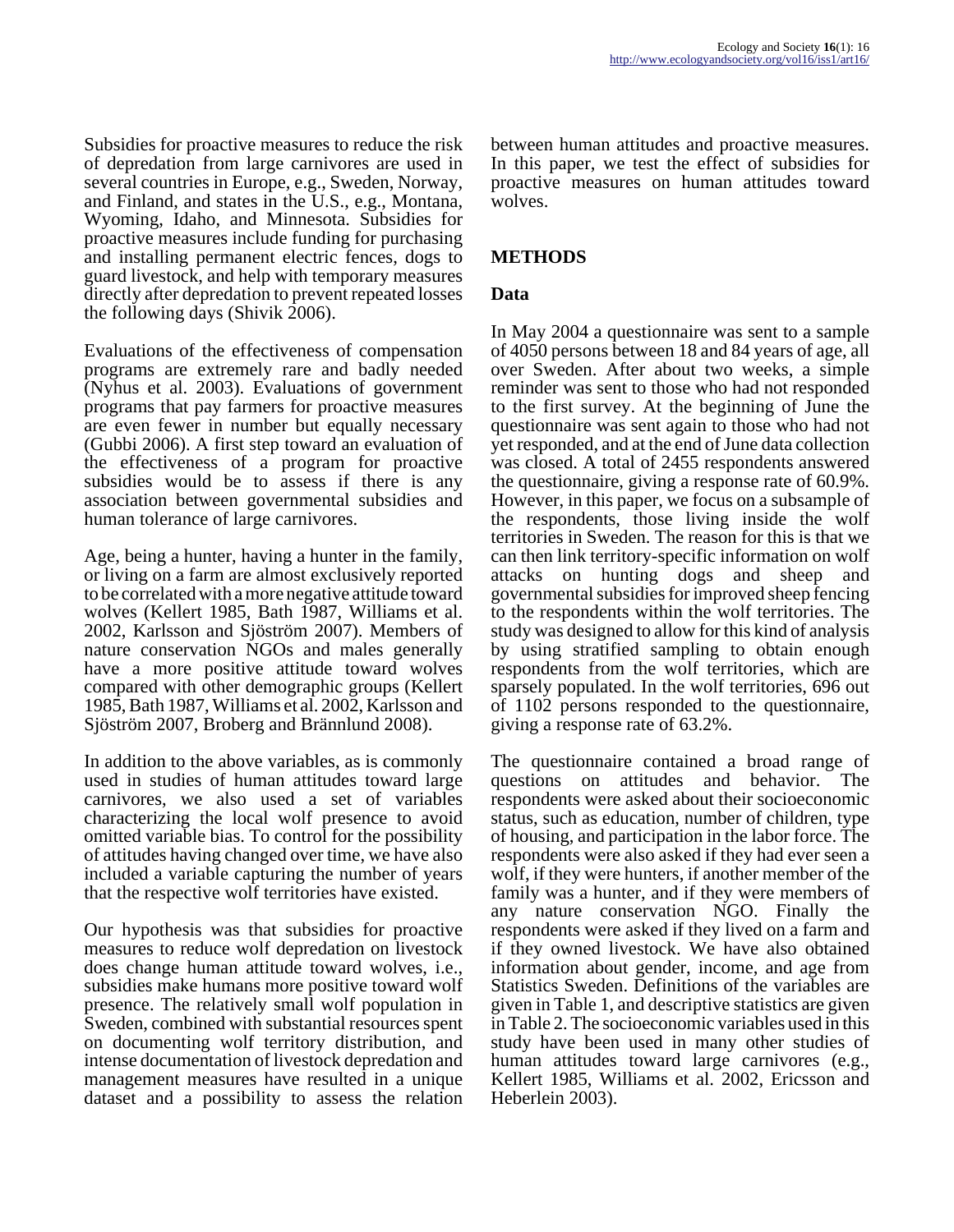| Variable          | Definition                                                                                                                                  |  |
|-------------------|---------------------------------------------------------------------------------------------------------------------------------------------|--|
| Attitude          | 5 if substantial increase, 4 if modest increase, 3 if no change, 2 if modest decrease, 1 if<br>substantial decrease, and 0 if disappearred. |  |
| Age               | Years of age.                                                                                                                               |  |
| Female            | 1 if the respondent is a woman.                                                                                                             |  |
| Income            | Total income in the respondent's household.                                                                                                 |  |
| Education         | Level of education: 1 if compulsory school, 2 if upper secondary school, and 3 if<br>university or university college.                      |  |
| Farm              | 1 if the respondent lives on a farm.                                                                                                        |  |
| Hunter            | 1 if the respondent hunts.                                                                                                                  |  |
| Hunter in family  | 1 if someone else in the respondent's household hunts.                                                                                      |  |
| Have seen wolf    | 1 if the respondent has seen a wolf in the wild.                                                                                            |  |
| Member            | 1 if the respondent is a member of an organization working for conservation of nature.                                                      |  |
| Sheep attack      | Average (over time) proportion of sheep farms that have been attacked by a wolf in the<br>territory where the respondent lives.             |  |
| Dog attack        | Average (over time) wolf attacks on dogs in territory where the respondent lives.                                                           |  |
| Exist year        | Numbers of years that the respondent's home area has been inside a wolf territory.                                                          |  |
| Fenced proportion | Proportion of sheep farms that have received subsidies for fencing in the territory where<br>the respondent lives.                          |  |

#### **Table 1.** Definitions of variables used in the analysis.

#### **Study area**

We used a subsample from a nationwide survey (Karlsson and Sjöström 2007). Our subsample consisted of respondents living inside wolf territories. All wolf territories are currently located in south-central Scandinavia between latitude 54°N to 75°N and longitude 27°E to 14°E (Fig. 1). The area has an altitude range between 50 and 1000 meters above sea level. This area has a continental climate with average temperatures of 15°C in July and about -7°C in January [\(Swedish Meteorological](http://www.smhi.se) [and Hydrological Institute\)](http://www.smhi.se). From December to March the ground is generally covered with snow of varying depth (20-50 cm).

Boreal coniferous forests cover most of the area. The most common tree species are Norway spruce (*Picea abies*) and Scots pine (*Pinus sylvestris*), sometimes mixed with birch (*Betula pendula, B. pubescens*), aspen (*Populus tremula*), and alder (*Alnus incana* and *A. glutinosa*). The area is characterized by intensive forestry with clear-cuts and areas of young forest. Intensive forestry has led to high densities of forest roads. Human population density varies greatly, but averages  $< 1$  person/km<sup>2</sup> (Wabakken et al. 2001). Potential prey species for wolves in the area are moose (*Alces alces*), roe deer (*Capreolus capreolus*), red deer (*Cervus elaphus*), badger (*Meles meles*), beaver (*Castor fiber*), mountain hare (*Lepus timidus*), capercaillie (*Tetrao urogallus*), and black grouse (*Tetrao tetrix*; Olsson et al. 1997). Other large and medium sized predators in the study area are lynx (*Lynx lynx*), brown bear (*Ursus arctos*), and red fox (*Vulpes vulpes*).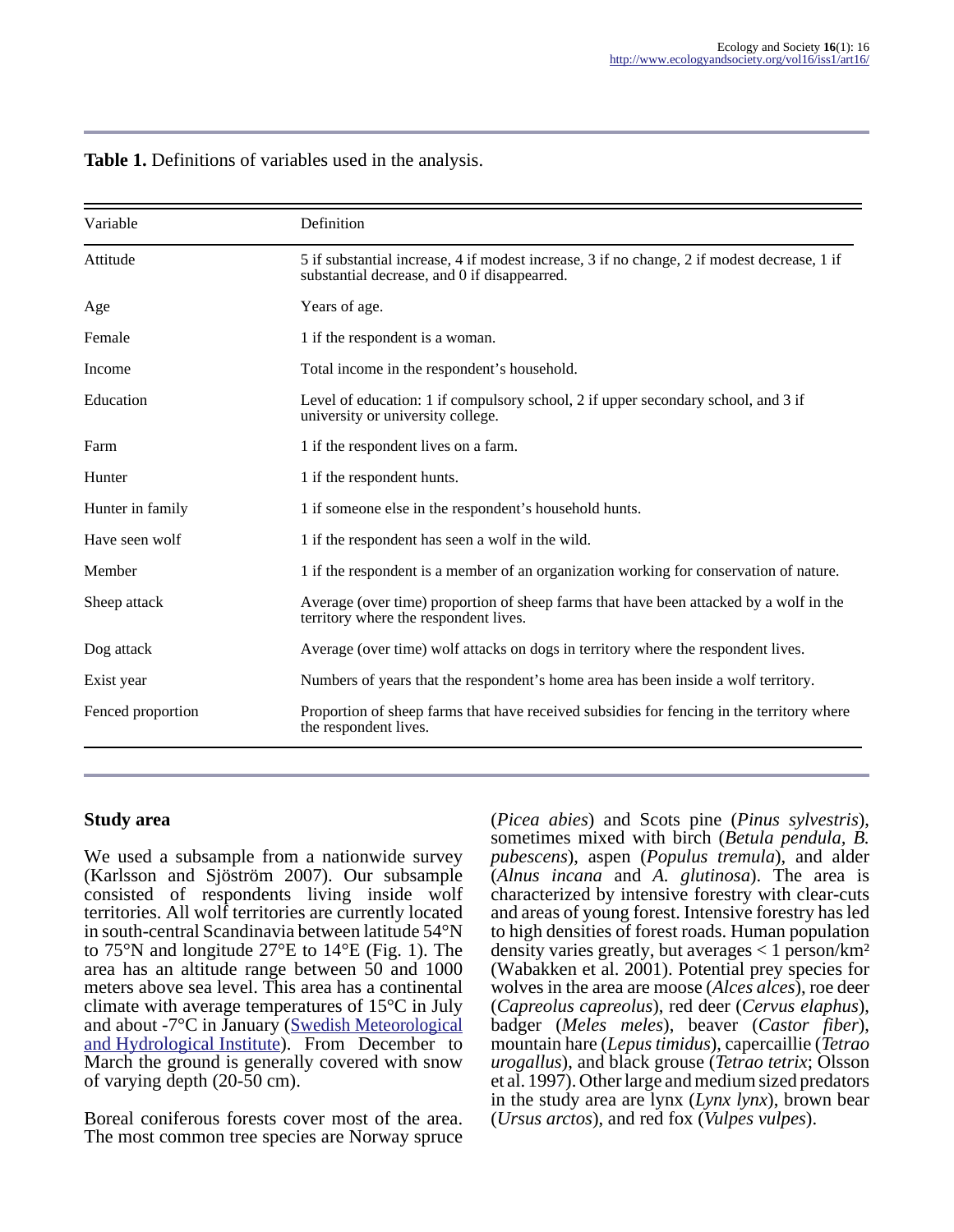| Variable                         | Mean | Standard<br>deviation | Min              | Max          |
|----------------------------------|------|-----------------------|------------------|--------------|
| Attitude                         | 1.68 | 1.64                  | $\boldsymbol{0}$ | 5            |
| Female                           | 0.43 | 0.49                  | $\boldsymbol{0}$ | $\mathbf{1}$ |
| Age                              | 52.3 | 15.9                  | 19               | 85           |
| Income (Thousand Swedish Crowns) | 240  | 142                   | $\boldsymbol{0}$ | 1496         |
| Education                        | 1.59 | 0.71                  | $\mathbf{1}$     | 3            |
| Hunter                           | 0.22 | 0.43                  | $\boldsymbol{0}$ | $\mathbf{1}$ |
| Hunter in family                 | 0.21 | 0.42                  | $\boldsymbol{0}$ | $\mathbf{1}$ |
| Member                           | 0.07 | 0.27                  | $\boldsymbol{0}$ | $\mathbf{1}$ |
| Farm                             | 0.30 | 0.49                  | $\boldsymbol{0}$ | 1            |
| Have seen wolf                   | 0.37 | 0.48                  | $\boldsymbol{0}$ | $\mathbf{1}$ |
| Sheep attack                     | 0.02 | 0.03                  | $\boldsymbol{0}$ | 0.13         |
| Dog attack                       | 0.32 | 0.26                  | $\boldsymbol{0}$ | $\mathbf{1}$ |
| Exist year                       | 5.11 | 2.19                  | $\mathbf{1}$     | $8\,$        |
| Fenced proportion                | 0.49 | 0.36                  | $\boldsymbol{0}$ | $\mathbf{1}$ |

**Table 2.** Descriptive statistics of the variables used.

### **Wolf population status and census methods**

The Scandinavian wolf population of Sweden and Norway has been growing in range and numbers since the 1980s (Wabakken et al. 2006). The core of the wolf population is situated in south-central Sweden, outside the mountainous part of Scandinavia that is used for semidomestic reindeer husbandry. In 2003, the number of wolf reproductions was nine, and the total wolf population was estimated to be just below 100 individuals in Sweden (Aronson et al. 2003).

The county administrative boards are responsible for finding all new wolf territories and determining their approximate size and geographical distribution. Field personnel in each county administrative board conduct survey transects by car and snowmobile during winter. In summer, wolf observations and DNA from scats are used to find newly formed

territories. Given the limited size and distribution of the Scandinavian wolf population and the high density of local roads, which improves wolf census efficiency, it is very unlikely that new wolf territories are formed without detection. Wolf territories in our study had existed between one and eight years.

# **Wolf depredation**

In Sweden, wolves attacked 100-200 sheep and 15-25 dogs, mainly hunting dogs, each year prior to this survey (Swedish Wildlife Damage Centre 2007). Owners of livestock that was killed, injured, or missing after an attack from large carnivores are compensated at a rate slightly higher than the market value. We argue that the number of killed, injured, or missing sheep not reported is small because sheep must be grazed in small fenced pastures, and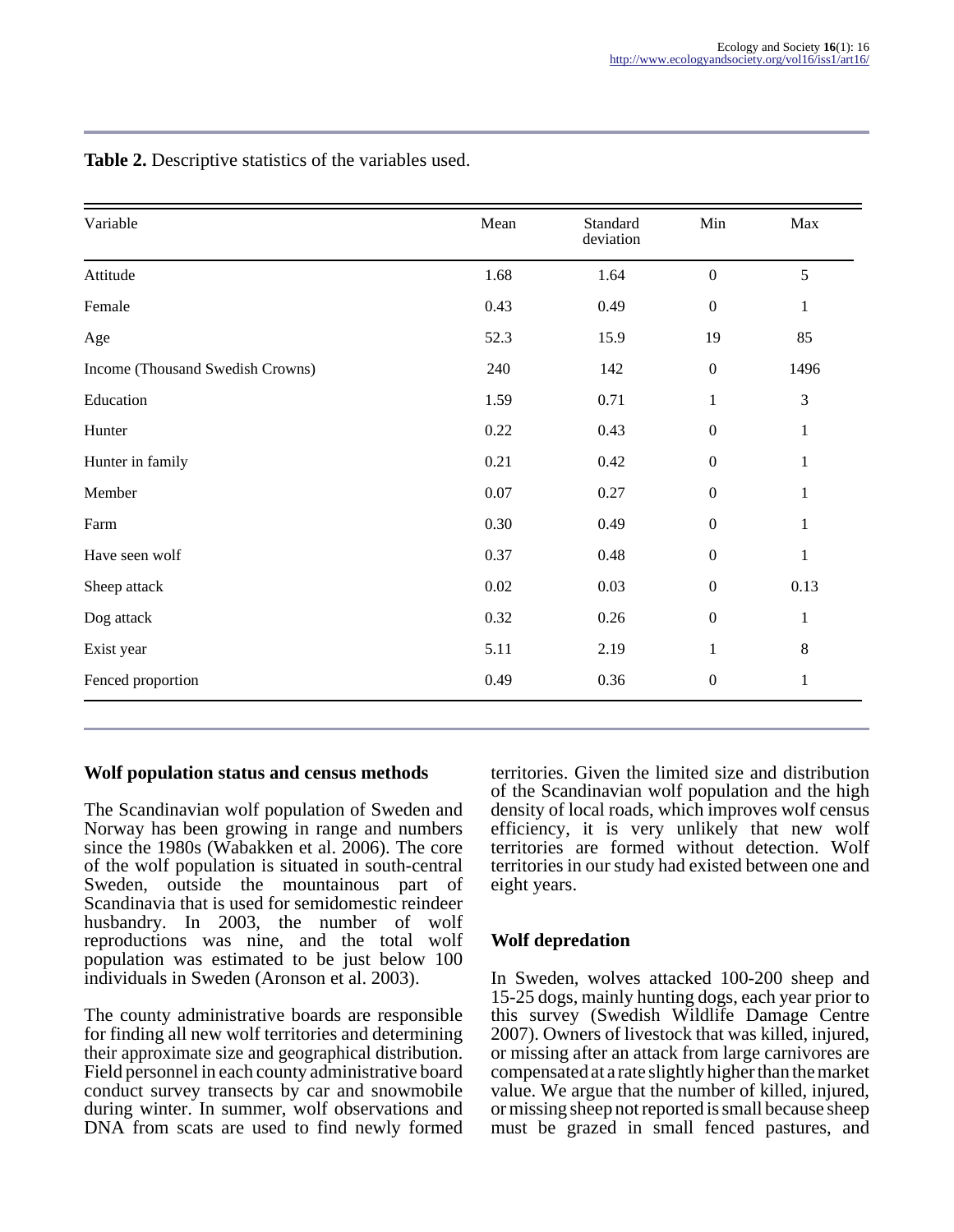because of the relatively small number of sheep on each sheep farm. Ninety-two percent of Swedish sheep farms have fewer than 50 ewes (Statistics Sweden 2006). Furthermore, there is an animal welfare law that compels sheep owners to check and count their sheep at least once a day. All farms reporting suspected depredation are visited by government personnel trained to examine carcasses and to determine the true cause of death or injury. All carcasses are skinned and examined. No compensation is paid unless trained government personnel attribute death or injury to large carnivores, which further motivates farmers to report suspected depredation.



Fig 1. Map of Sweden with our study area and polygons for the respective wolf territories.

The Swedish government started subsidizing the installation of predator-proof electric fences in the early 1990s, and the fencing scheme has gradually been extended. In 2005, the Swedish government paid EUR 1,000,000 as subsidies for electric fencing to 289 farmers, mainly in wolf territories. In addition

to the materials, the subsidies also pay for the labor involved in installing the fences. The compensation for livestock killed by wolves in Sweden the same year totaled EUR 70,000, which corresponds to about 7% of the money spent on compensation and proactive measures that year. The purpose of the program for subsidizing proactive measures is to increase tolerance of wolves and wolf management.

The government fencing scheme has mainly subsidized three fence types: electric netting fence, electric strained-wire fence, and woven wire fence supplemented with one or two live wires. All fences are designed to protect livestock against brown bear, wolf, and lynx.

Data on fence subsidies was obtained from records of fence subsidy approvals by county administrative boards. Based on the address of the farm receiving the subsidy, the location of subsidized fences was determined to the level of postal code area, village, or farm. If properly maintained, predator-proof fences will last for 10-15 years. Therefore, the measures to reduce livestock depredation with subsidized predator-proof fencing was regarded as an accumulative process within the study period, in which new farms with predator-proof fences add to the level of protection achieved by earlier predatorproof fencing.

In this paper we combine several data sets at wolf territory level. First, we had geographical information about the respondents that made it possible to assign them to a specific wolf territory. Second, we had data on wolf attacks on hunting dogs and sheep farms in the specific wolf territories. Finally, we had data on sheep farms that had received governmental subsidies for improved fencing in the specific wolf territories. Put together, this has resulted in a unique dataset that enabled us to explicitly test the impact of proactive subsidies at a local level on the attitudes toward wolves, while controlling for the local situation in terms of wolf attacks on sheep and dogs within the specific wolf territories.

### **STATISTICAL ANALYSES**

To test our hypothesis, we used an ordered probit model. The basic idea behind this setup is that people have an underlying notion of their attitudes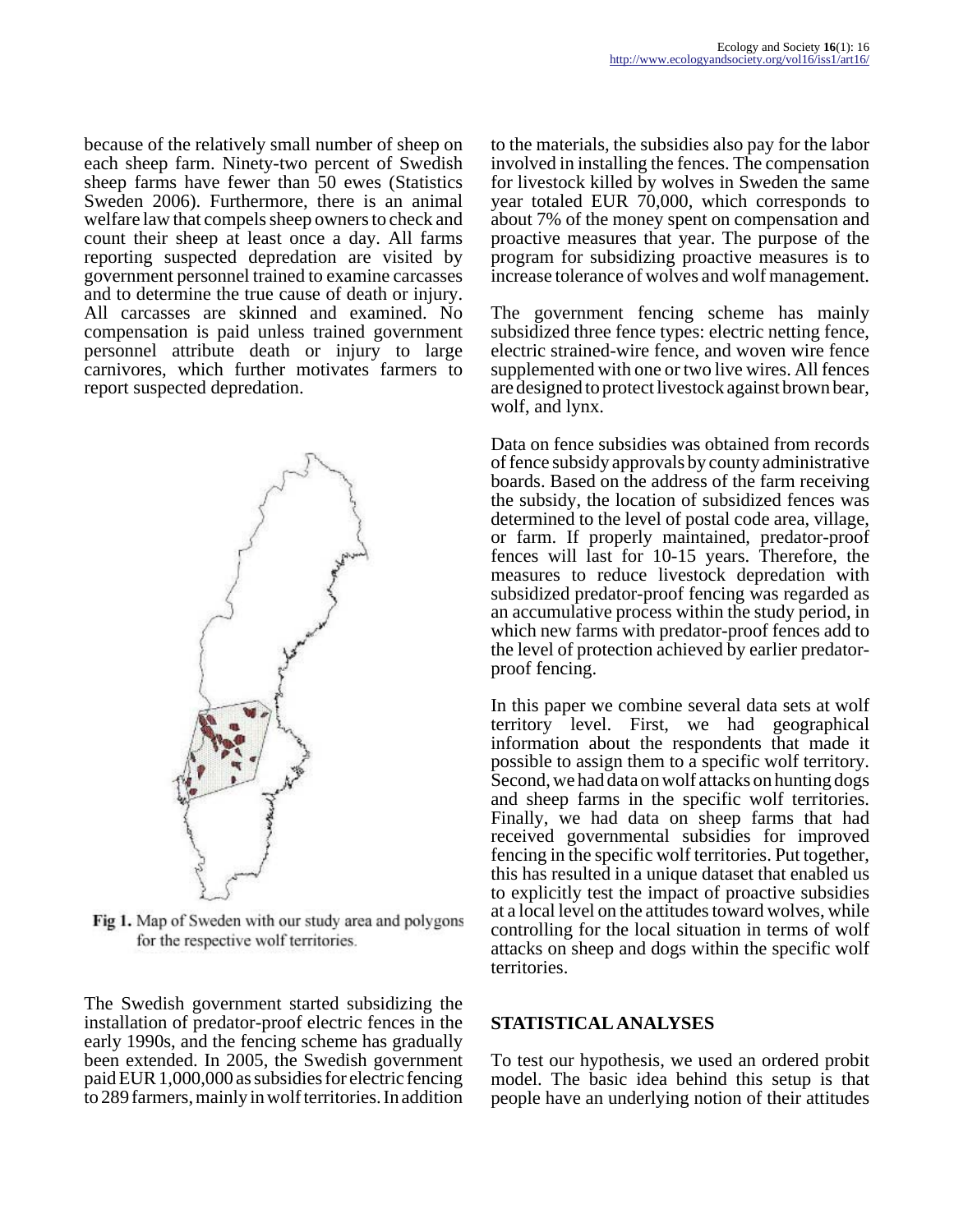toward wolves, and that these attitudes will be determined by personal characteristics according to:

$$
Y_j^* = \beta' X_j + u_j \tag{1}
$$

where  $y_i^*$  is attitudes on the real number line,  $x_i$  is a vector of observable personal characteristics,  $u_i$  is a vector of unobservable personal characteristics, and  $β$  is a vector of parameters. In this paper, we use two categories of independent variables: (1) socioeconomic variables commonly used in studies of human attitudes toward wildlife such as age, gender, income, education, having a farm, or being a hunter (Kellert 1985, Bath 1987, Dahle 1987, Bjerke et al. 1998, Williams et al. 2002), and (2) wolf territory-specific variables describing the situation in the territories (Table 1). One variable expresses the number of years that the wolf territory has existed, and two variables capture the rate of wolf attacks on sheep and dogs, respectively. To get an estimate of  $y_i^*$  the respondents were asked: "What trend would you like to see in wolf numbers in your home area? Possible answers were: disappear (0), substantial decrease (1), modest decrease (2), no change (3), modest increase (4), substantial increase (5), and don't know (not included in the analyses). This implies that the dependent variable will be an ordered categorical variable, thereby making the ordered probit model suitable for estimation. This kind of model has been used for a wide range of topics, including attitudes. For an extensive introduction to the field of ordered models, see Cameron and Trivedi (1998).

Consequently, the observed and discrete value of attitudes  $y_i$  is assumed to be determined by the underlying continuous variable  $y_i^*$  and the cut-off points *u*<sub>i</sub> given by the possible response alternatives. By coding the responses of "disappear," "substantial decrease," "modest decrease," "no change," "modest increase," and "substantial increase" as 0, 1, 2, 3, 4, and 5, and assuming that is independent with a normal standard distribution, we obtain a discrete choice model of the observed responses.

The parameters are estimated by maximum likelihood and should be interpreted with caution because they do not express marginal effects of the independent variables on the dependent variable. However, the marginal effects of the regressor on the underlying variable can be inferred.

### **RESULTS**

The response frequencies within wolf territories on the attitude question showed that 15.8% were in favor of an increase in the number of wolves in their home area, whereas 24.1% would have liked no change. Also, 18.5% were in favor of a decrease of wolves in their home area, 35.6% expressed that they would like the wolves to disappear, and the remaining 6% gave no response at all (Table 3).

Respondents' attitudes toward wolf presence on a local scale (Table 4) was significantly affected (positively correlated) by the variable subsidies for proactive measures. The variables "number of wolf attacks on sheep and dogs" as well as "number of years that the territory has existed" did not significantly affect respondent attitudes. Thus, we cannot reject our hypothesis; that subsidies for proactive measures to reduce wolf depredation on livestock does increase public tolerance for wolves.

The effects of the independent variables on attitudes may differ between those who would like to see an increase in the wolf population locally and those who would like the wolf population to decrease or disappear locally. Therefore, it is important to know whether the positive effect of subsidies was primarily driven by those who support an increase in the local wolf population. As a consequence, we have also estimated an attitude model for those that responded "disappear," "substantial decrease," "modest decrease," and "no change," i.e., we excluded those who supported an increase in wolf numbers in the home area. The qualitative results remained and, although the significance level decreased slightly, the effect of the variable proportion of farms with subsidized fences was still positive and significant  $(p=0.03)$ .

### **DISCUSSION**

In this study, we were primarily interested in testing the effect on human attitudes of subsidies for proactive measures to reduce predation on sheep. Variables such as age, education, membership in a nature conservation group, or being a hunter have commonly been shown to affect attitudes toward wolves in previous studies (Kellert 1985, Bath 1987, Biggs 1988, Bjerke et al. 1998, Williams et al. 2002, Ericsson and Heberlein 2003). Those variables were also significant in our study (Table 4). Because the effect of these variables is thoroughly reviewed by,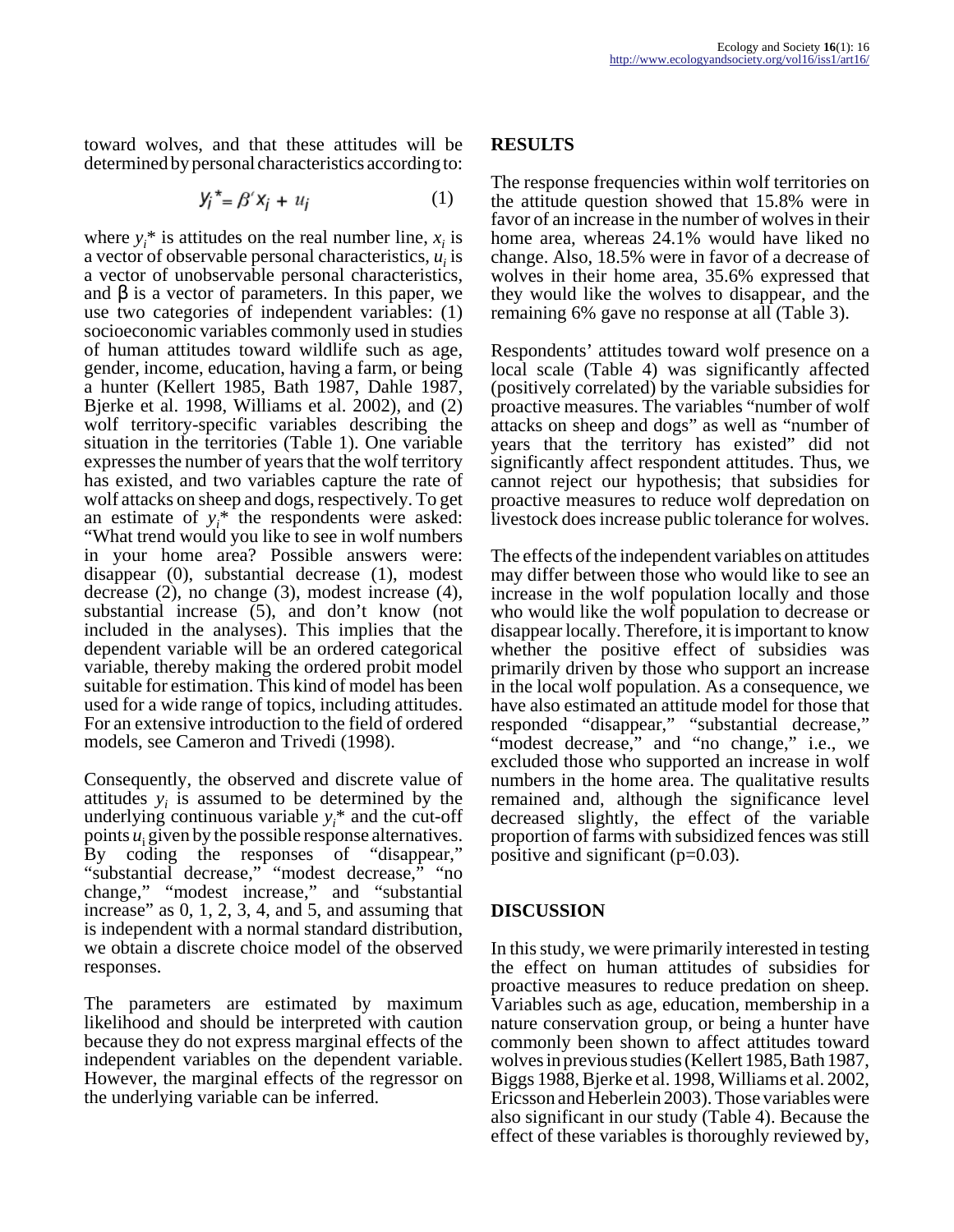| Attitude             | Local development of wolves (n=672) |  |
|----------------------|-------------------------------------|--|
| Substantial increase | 5.6 %                               |  |
| Modest increase      | 10.2 %                              |  |
| No change            | 24.1 %                              |  |
| Modest decrease      | 8.2%                                |  |
| Substantial decrease | 10.3 %                              |  |
| Disappear            | 35.6 %                              |  |
| Don't know           | 6.0%                                |  |

**Table 3.** Attitudes toward wolves, measured as the frequencies of supported scenarios of wolf population trends in the wolf territory where the respondent lives.

for example, Williams et al. (2002), we do not discuss them in this paper.

The proportion of sheep farms that had received fencing subsidies was significantly associated with increased tolerance for local wolf presence. Standardized coefficients (Table 4) indicated that this variable was just as strong a predictor of human attitudes as other commonly used variables, such as level of education or age. One possible mechanism behind this effect may be that the mere existence of a subsidy program convinces the public that the negative aspects of wolf presence are taken seriously by the authorities. It is also likely that the general public, through media, public meetings and discussions, has become aware of whether a large or a small proportion of the sheep farms in the wolf territory area has received subsidies and new fences. The proportion of the sheep farmers that had received fencing subsidies may then have served as an indicator of how seriously the authorities regard negative effects on a local scale. Fencing subsidies may thus increase positive local attitudes toward wolf-human coexistence.

In a 2003 study, Naughton-Treves et al. showed that compensating for livestock killed by wolves did not affect attitudes toward wolves. The suggested reason for this lack of effect was that attitudes toward wolves are based on values and formed early in life. Subsidies for proactive measures may give

sheep farmers concrete assistance in mitigating conflicts with wolves, and may also give sheep farmers and the informed public a sense that their concerns and problems are being seriously considered and addressed. We believe this has resulted not in humans being more eager to have wolves in their area, but in humans being less eager not to have wolves in their area. This is supported by the fact that even when we excluded the respondents who where positive to wolf presence, i.e., respondents who wanted a substantial increase or moderate increase in wolf numbers in their area, subsidies remained a significant variable. Thus, subsidies not only make the already positive more positive, but also the already negative, less negative. In other words, subsidies for proactive measures did not increase human value of wolves, but made humans more tolerant to having wolves present in their vicinity.

Direct experience of wolf presence as well as experience of wolf depredation on sheep and dogs may cause negative attitudes toward wolves, as suggested by Williams et al. (2002), Boninger et al. (1995), and Petty et al. (1997). To control for the possibility of attitudes having changed over time, we also surveyed other variables related to direct experience with wolves, i.e., if the respondent had seen wolves or not, the proportion of sheep farms per year that had been attacked by wolves, number of dogs that had been attacked by wolves per year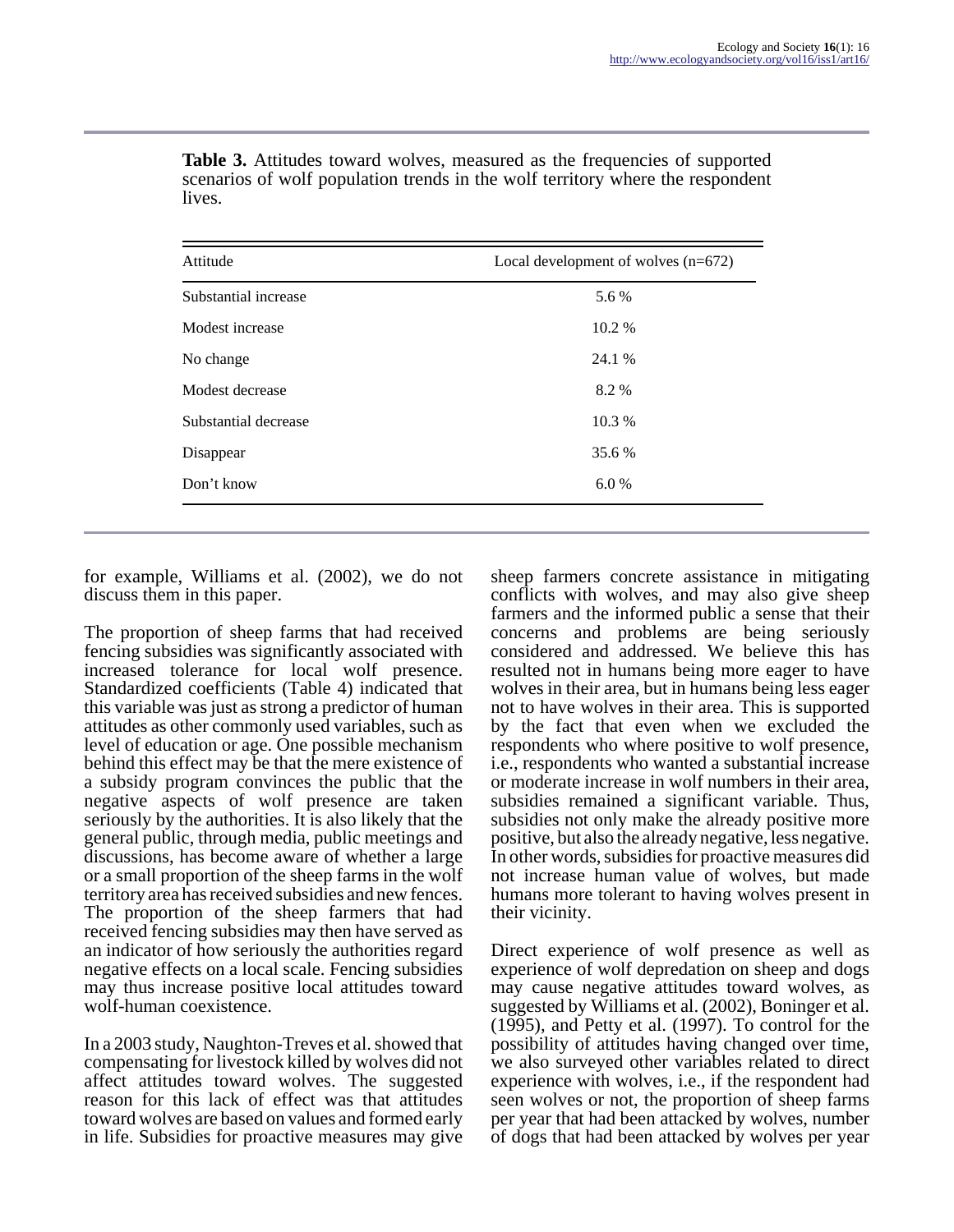| Variable          | Standardized coefficients | p-value |
|-------------------|---------------------------|---------|
| Female            | $-0.020$                  | 0.606   |
| Age               | $-0.140$                  | 0.000   |
| Income            | $-0.046$                  | 0.268   |
| Education         | 0.110                     | 0.005   |
| Hunter            | $-0.155$                  | 0.000   |
| Hunter in family  | $-0.133$                  | 0.000   |
| Member            | 0.142                     | 0.000   |
| Farm              | $-0.085$                  | 0.012   |
| Have seen wolf    | $-0.126$                  | 0.000   |
| Sheep attack      | $-0.020$                  | 0.444   |
| Dog attack        | 0.001                     | 0.836   |
| Exist year        | $-0.063$                  | 0.116   |
| Fenced proportion | 0.122                     | 0.002   |

**Table 4.** Parameter estimates for the attitude model. A negative sign on the parameter implies negative effect on the dependent variable when the independent variable increases.

Sample size: 445

in the respective territories, and the number of years that the wolf territory had existed. Neither the proportions of sheep farms that had experienced depredation nor the number of dogs attacked by wolves had any significant effect on human tolerance toward wolves. However, respondents that had actually seen a wolf in the wild were more negative toward wolves than those who had not seen one. There have been no reports of wolves behaving aggressively or threatening humans in other ways in the surveyed territories. Seeing a wolf does not necessarily turn a person's positive attitude toward wolves to a negative one, or vice versa. Moreover, seeing a wolf may serve as a reminder of personally held values and affect the degree of negative attitudes and the will to express them. The frequency of wolf sightings may thus exacerbate the attitude of people already negative toward wolf conservation.

In Sweden, few sheep farmers depend on their sheep or lamb production economically. We therefore recommend readers to apply our results with caution, especially in areas of the world where humans depend heavily on the resources that should be protected from wildlife.

The ultimate measure of the effectiveness of a program for proactive subsidies could be the number or proportion of legally and illegally killed carnivores. However, data on illegally killed large carnivores is difficult and costly to gather and estimate accurately, and it is not easy to find control areas with which to compare. We therefore believe that a first and relevant step toward an evaluation of the effectiveness of a program for proactive subsidies is to assess if there is any association between governmental subsidies and human tolerance of large carnivores.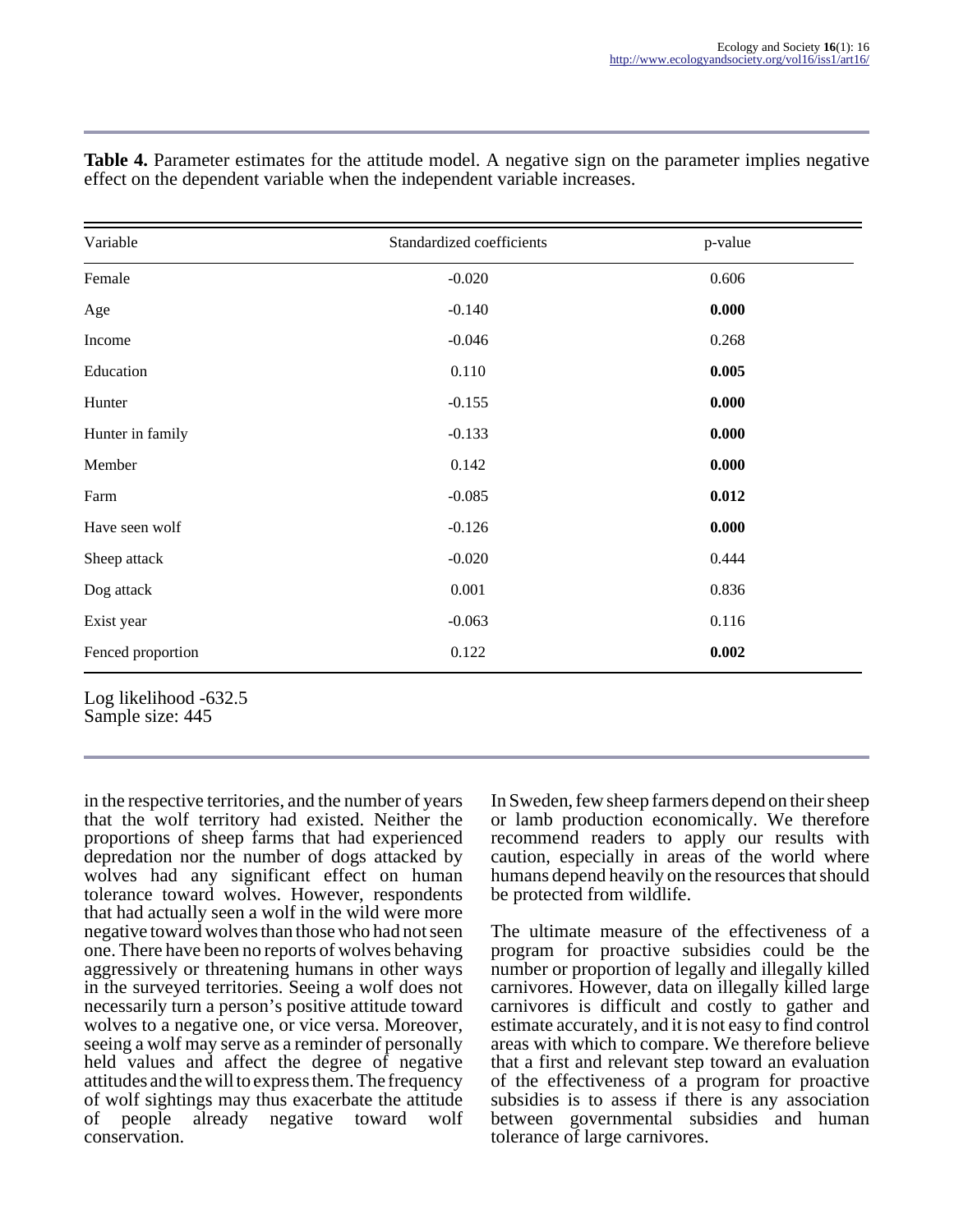# **CONCLUSIONS**

Subsidies for proactive measures affect human attitudes toward wolves. The magnitude of the effect is comparable to the effect of other variables well known to influence human attitudes toward wolves, such as age or education. It should in most cases be far easier to use proactive measures compared with altering age or level of education among humans in a certain region. Our conclusion is therefore that subsidies for proactive measures can be used as an effective tool when working with "the human dimension" of conservation biology of large carnivores.

*Responses to this article can be read online at: [http://www](http://www.ecologyandsociety.org/vol16/iss1/art16/responses/).ecologyandsociety.org/vol16/iss1/art16/ responses/*

### **Acknowledgments:**

*H., Andrén, H.,Hammar, H. Sand, L. Svensson and four anonymous reviewers gave valuable comments on previous drafts of this manuscript. The authors greatly acknowledge financial support from FORMAS.*

### **LITERATURE CITED**

Andrén, H., J. D. C. Linnell, O. Liberg, R. Andersen, A. Danell, J. Karlsson, J. Odden, P. F. Moa, P. Ahlqvist, T. Kvam, R. Franzén, and P. Segerström. 2006. Survival rates and causes of mortality in Eurasian lynx *Lynx lynx* in multi-use landscapes. *Biological Conservation* 131:23-22.

Aronson, Å., P. Wabakken, H. Sand, O. K. Steinseth, and I. Kojola. 2003. *The wolf in Scandinavia: status report of the 2001/2002 winter*. No. 2. Høgskolen i Hedmark, Evenstad, Norway.

Bath, A, J. 1987. *Attitudes of various interest groups in Wyoming toward wolf reintroduction in Yellowstone National Park.* Thesis, University of Wyoming, Laramie, Wyoming, USA.

Biggs, J, R. 1988. *Reintroduction of the Mexican wolf into New Mexico—an attitude survey.* Thesis, New Mexico State University, Las Cruces, New Mexico, USA.

Bjerke, T., T. S. Ødegårdstuen, and B. P. Kaltenborn. 1998. Attitudes toward animals among Norwegian children and adolescents: species preferences. *Anthrozoos* 11:227–235.

Boninger, D. S., J. A. Krosnick, and M. K. Berent. 1995. Origins of attitude importance: self-interest, social identification, and value relevance. *Journal of Personality and Social Psychology* 68:61–80.

Broberg, M., and R. Brännlund. 2008. An alternative interpretation of multiple bounded WTP data certainty dependent payment card intervals. *Resource and Energy Economics* 30:555-567.

Cameron, C., and P. Trivedi. 1998. *Regression analysis of count data.* Cambridge University Press, Cambridge, UK.

Dahle, L. 1987. *Attitudes towards bears, wolverines and wolves in Norway.* Thesis, Agricultural University of Norway, Oslo, Norway.

Ericsson, G., and T. A. Heberlein. 2003. Attitudes of hunters, locals, and the general public in Sweden now that the wolves are back. *Biological Conservation* 111:149-159.

Gubbi, S. 2006. *Tiger habitats and integrated conservation and development projects: a case study from Periyar Tiger Reserve, India.* Thesis, Durrell Institute of Conservation and Ecology, University of Kent, Canterbury, UK.

Kaczensky, P. 1999. Large carnivore depredation on livestock in Europe. *Ursus* 11:59-72.

Karlsson, J., and M. Sjöström. 2007. Human attitudes towards wolves, a matter of distance. *Biological Conservation* 137:610-616.

Kellert, S. R. 1985. The public and the timber wolf in Minnesota. *Transactions of North American Wildlife and Natural Resources Conference* 51:193-200.

Mace, R. D., and J. S. Waller. 1996. Grizzly bear distribution and human conflicts within Jewel Basin hiking area, Swan Mountains, Montana. *Wildlife Society Bulletin* 24:461-467.

Mech, L. D., S. H. Fritts, G. L. Radde, and W. J. Paul. 1988. Wolf distribution and road density in Minnesota. *Wildlife Society Bulletin* 16:85-87.